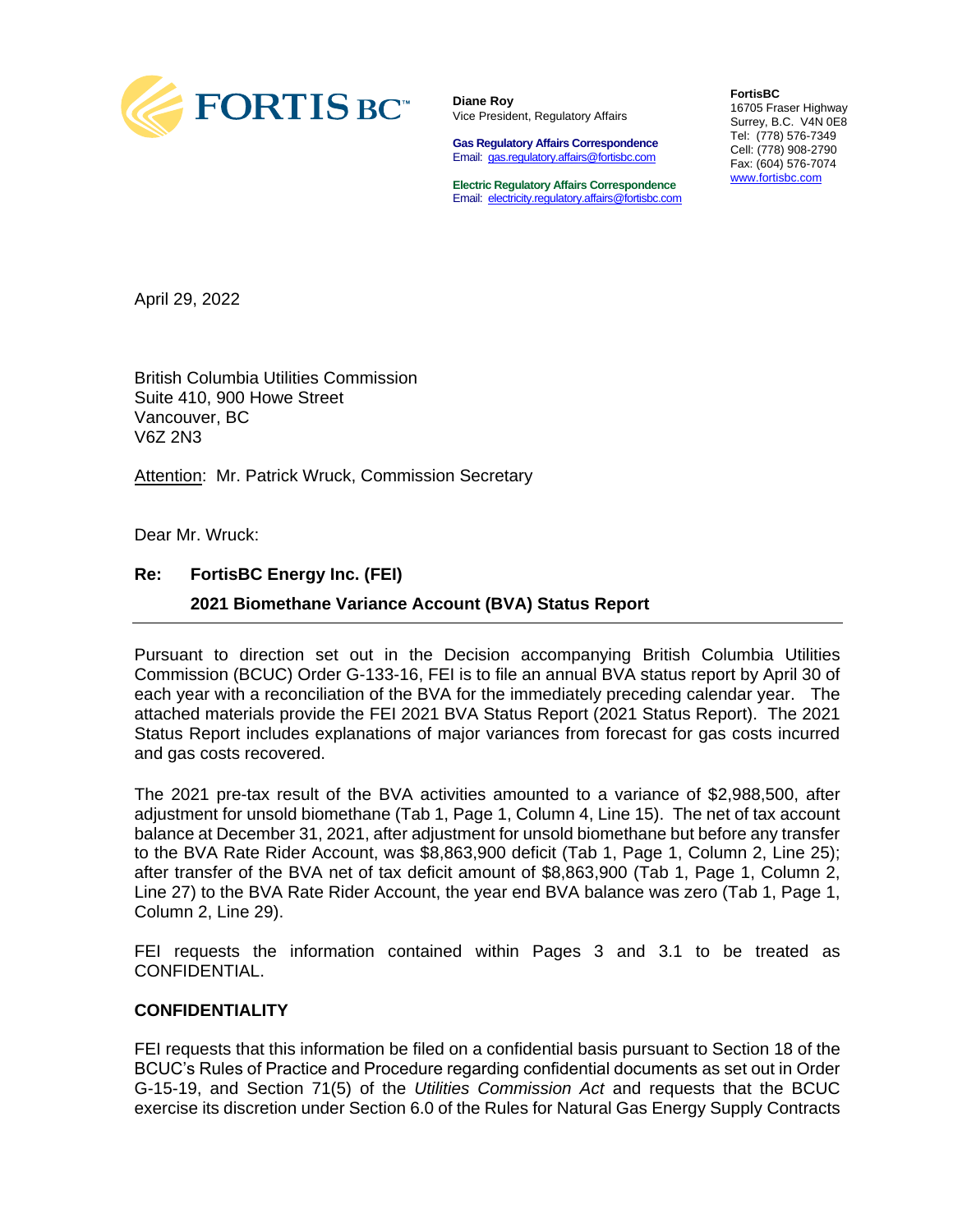

and allow these documents to remain confidential. FEI believes this will ensure that market sensitive information is protected, and FEI's ability to obtain favourable commercial terms for future natural gas contracting is not impaired.

In this regard, FEI further believes that the Core Market could be disadvantaged and may well shoulder incremental costs if utility gas supply procurement strategies as well as contracts are treated in a different manner than those of other gas purchasers, and believes that since it continues to operate within a competitive environment, there is no necessity for public disclosure and risk prejudice or influence in the negotiations or renegotiation of subsequent contracts.

All of which is respectfully submitted. If you have any questions related to the attached report, please contact Scott Gramm at 604-576-7242.

Sincerely,

**FORTISBC ENERGY INC.**

*Original signed:* 

*Diane Roy*

Attachment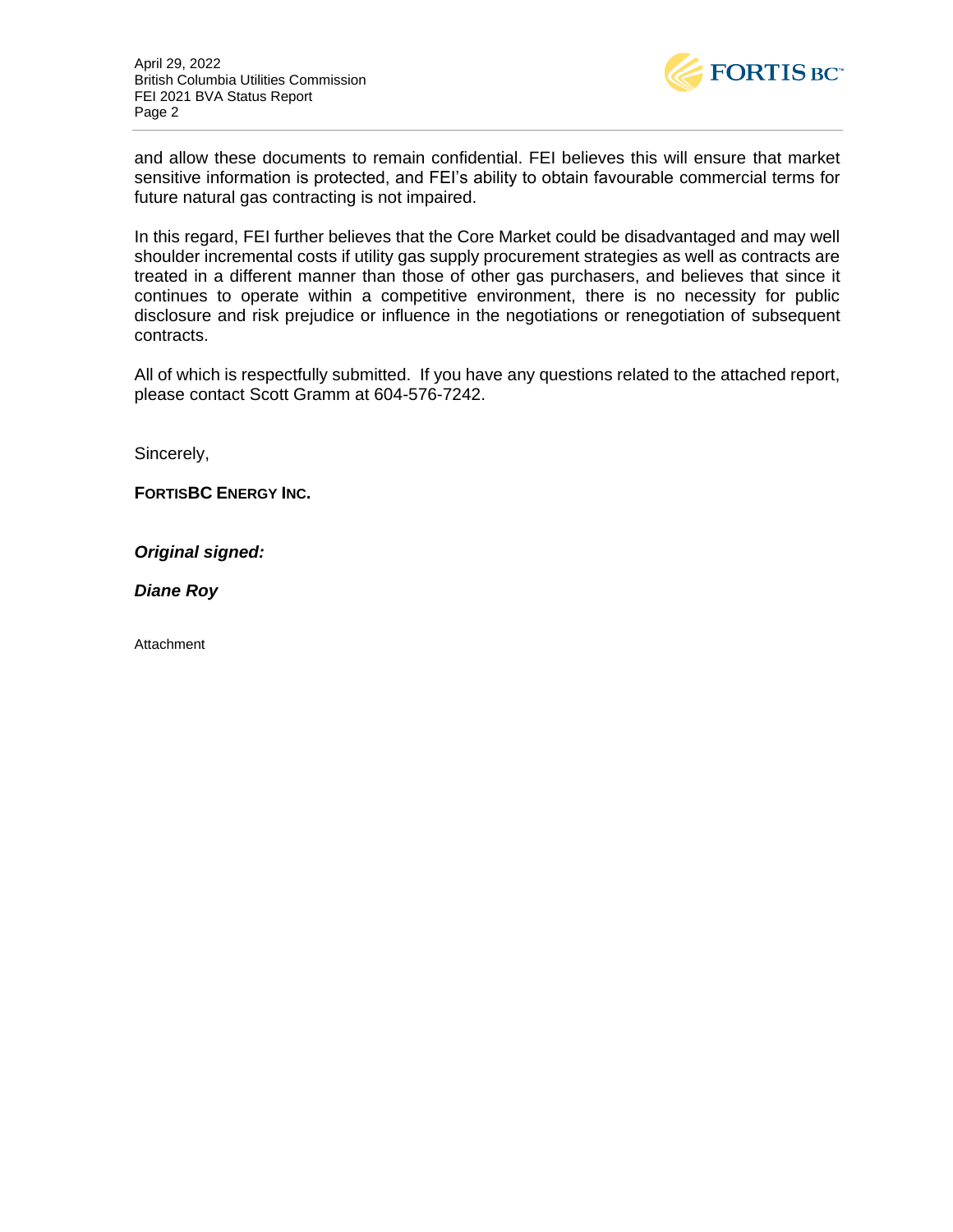## **FORTISBC ENERGY INC. - MAINLAND AND VANCOUVER ISLAND SERVICE AREA** TAB 1<br>B**VA STATUS REPORT EXAMPLE AND SERVICE AREA** PAGE 1 **BVA STATUS REPORT BVA SUMMARY (\$000) FOR THE YEAR ENDED DECEMBER 31, 2021**

| Line<br>No.                | <b>Particulars</b>                                                                                                                                                                                                                                                                             | <b>Recorded</b>                                                | (a)<br><b>Forecast</b>                          | Variance                                       |  |  |
|----------------------------|------------------------------------------------------------------------------------------------------------------------------------------------------------------------------------------------------------------------------------------------------------------------------------------------|----------------------------------------------------------------|-------------------------------------------------|------------------------------------------------|--|--|
|                            | (1)                                                                                                                                                                                                                                                                                            | (2)                                                            |                                                 |                                                |  |  |
| $\overline{2}$<br>3<br>4   | 2021 BVA Opening Balance (b)<br>December 31, 2020 Pre-Tax Balance (Before Transfer and Adjustment for Unsold Biomethane)<br>December 31, 2020 Transfer to BVA Rate Rider Account (Net of Tax)<br><b>Tax Recovery</b>                                                                           | \$<br>5,015.7<br>$$$ (3,661.5)<br>\$<br>(1, 354.2)             | \$                                              | \$<br>5,015.7                                  |  |  |
| 5<br>6<br>8                | December 31, 2020 Pre-Tax transfer to BVA Rate Rider Account<br>Pre-Tax Balance January 1, 2021 (After Transfer and Before Adjustment for Unsold Biomethane)<br>(c)<br>Pre-Tax Adjustment for Unsold Biomethane at January 1, 2021<br>Pre-Tax Balance (After Adjustment for Unsold Biomethane) | (5,015.7)<br>\$.<br>\$.                                        | \$.<br>\$.                                      | (5,015.7)<br>\$<br>\$                          |  |  |
| 9<br>10                    | 27.00%<br><b>Tax Recovery</b><br>Net of Tax Balance (After Adjustment for Unsold Biomethane)                                                                                                                                                                                                   | \$                                                             | \$<br>$\sim$                                    | $\$\$                                          |  |  |
| 11<br>12<br>13<br>14<br>15 | 2021 BVA Activities:<br><b>Biomethane Costs Incurred</b><br><b>Biomethane Costs Recovered</b><br>Change in Unsold Biomethane Quantity<br><b>Total Activities - Pre-Tax</b>                                                                                                                     | \$21,526.4<br>(6,503.0)<br>(2,881.1)<br>$\overline{$}12,142.3$ | \$18,068.4<br>(8,731.8)<br>(182.8)<br>\$9,153.8 | \$3,458.0<br>2,228.8<br>(2,698.3)<br>\$2,988.5 |  |  |
| 16<br>17<br>18             | BVA Ending Balance at December 31, 2021<br>Pre-Tax Balance (Before Transfer and Before Adjustment for Unsold Biomethane)<br>(Line $2 +$ Line $5 +$ Line $12 +$ Line $13$ )                                                                                                                     | \$15,023.4                                                     | 9,336.6<br>\$                                   | \$<br>5,686.8                                  |  |  |
| 19<br>20<br>21<br>22       | (d)<br>Pre-Tax Adjustment for Unsold Biomethane at December 31, 2021<br>$(Line 7 + Line 14)$<br>Pre-Tax Balance (Before Transfer and After Adjustment for Unsold Biomethane)                                                                                                                   | (2,881.1)<br>$\overline{$}12,142.3$                            | (182.8)<br>$\overline{\mathcal{S}}$<br>9,153.8  | (2,698.3)<br>\$<br>2,988.5                     |  |  |
| 23<br>24                   | 27.00%<br><b>Tax Recovery</b>                                                                                                                                                                                                                                                                  | (3,278.4)                                                      | (2,471.5)                                       | (806.9)                                        |  |  |
| 25<br>26                   | Net of Tax Balance (Before Transfer and After Adjustment for Unsold Biomethane)<br>(e)                                                                                                                                                                                                         | \$8,863.9                                                      | 6,682.3<br>SS.                                  | \$2,181.6                                      |  |  |
| 27<br>28                   | Transfer to BVA Rate Rider Account (Net of Tax)                                                                                                                                                                                                                                                | \$ (8,863.9)                                                   | \$ (6,682.3)                                    | \$(2,181.6)                                    |  |  |
| 29                         | Balance (After Adjustment for Unsold & Transfer to BVA Rate Rider Account)                                                                                                                                                                                                                     |                                                                |                                                 |                                                |  |  |

*Slight differences in totals due to rounding.*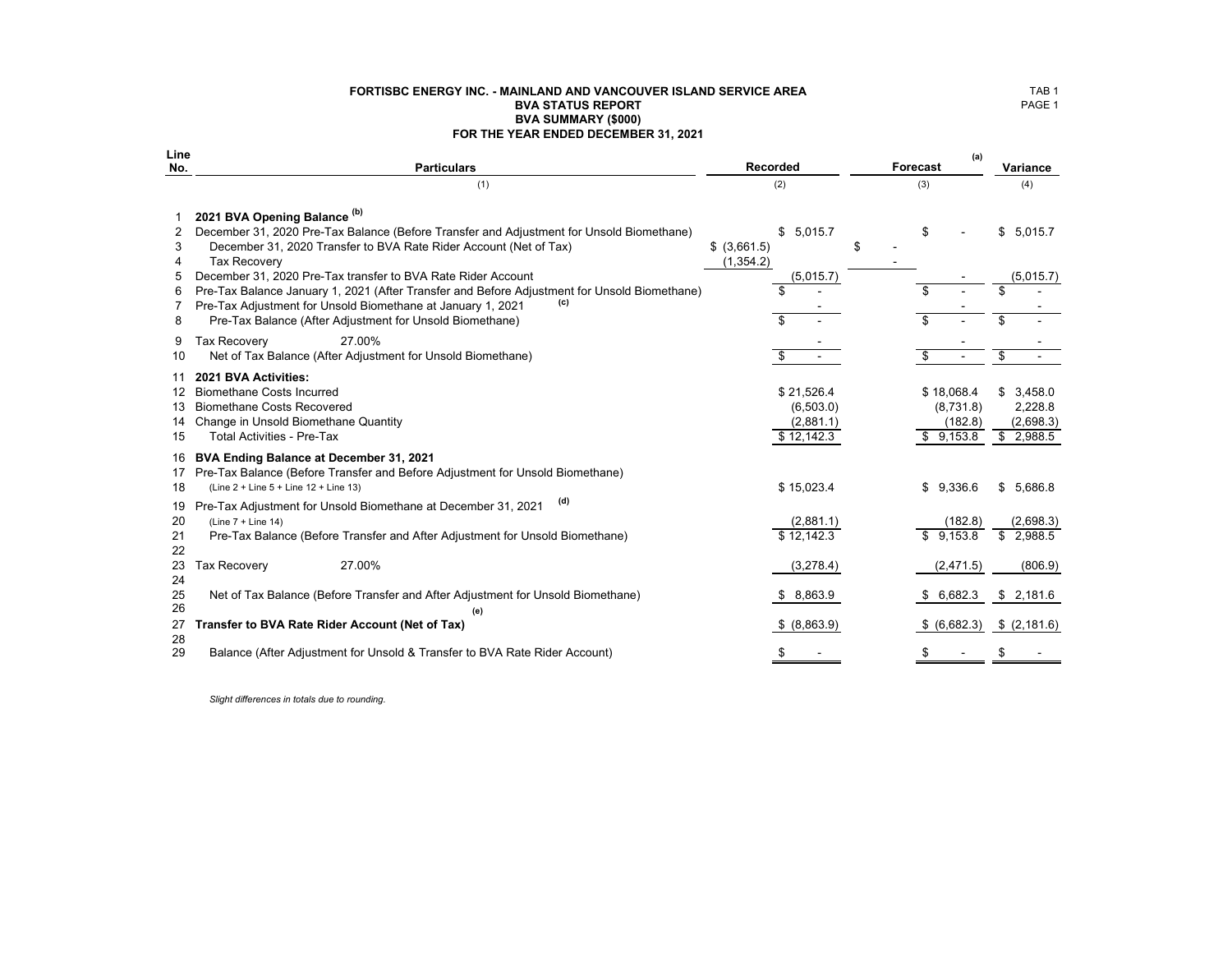## **FORTISBC ENERGY INC. - MAINLAND AND VANCOUVER ISLAND SERVICE AREA** TAB 1<br>B**VA STATUS REPORT EXAMPLE 1.1** PAGE 1.1 **BVA STATUS REPORT BVA SUMMARY (\$000) FOR THE YEAR ENDED DECEMBER 31, 2021**

#### Notes:

- (a) The annual forecast amounts referenced in the report are defined as the aggregate of the forecasts used in the BVA reports listed below. Jan - Oct 2021 forecasts from the 2020 BVA Annual Report. Nov - Dec 2021 forecasts from the 2021 BVA Annual Report.
- (b) Recorded opening balance reconciles to the December 31, 2020 balance in the FortisBC Energy Inc. 2020 BVA Status Report filed on April 30, 2021. Forecast opening balance as per the 2020 BVA Annual Report.

| (c) | Calculation of Adjustment for Unsold Biomethane at January 1, 2021   | Recorded | Forecast     |
|-----|----------------------------------------------------------------------|----------|--------------|
|     | December 31, 2020 Quantity Unsold (in TJ)                            |          |              |
|     | January 1, 2021 effective BERC rate (in \$/GJ)                       | 11.830   | 11.830       |
|     | Value of Unsold Biomethane at January 1, 2021                        |          |              |
| (d) | Calculation of Adjustment for Unsold Biomethane at December 31, 2021 | Recorded | Forecast     |
|     | December 31, 2020 Quantity Unsold (in TJ)                            |          |              |
|     | 2021 Quantity Purchased (in TJ)                                      | 790.0    | 753.5        |
|     | 2021 Quantity Sold (in TJ)                                           | (581.4)  | (738.1)      |
|     | Total Quantity Unsold at December 31, 2021 (in TJ)                   | 208.7    | 15.5         |
|     | BERC rate in effect at forecast (in \$/GJ)                           |          | \$<br>11.830 |
|     | January 1, 2022 effective BERC rate (in \$/GJ)                       | 13.808   |              |
|     | Value of Unsold Biomethane at December 31, 2021                      | 2,881.1  | 182.8        |

(e) Pursuant to Order G-133-16, and the Decision issued concurrently, the net of tax balance at December 31 each year, after adjustment for the value of unsold biomethane quantities, is transferred to the BVA Rate Rider Account for recovery from / refund to all non-bypass customers.

*Slight differences in totals due to rounding.*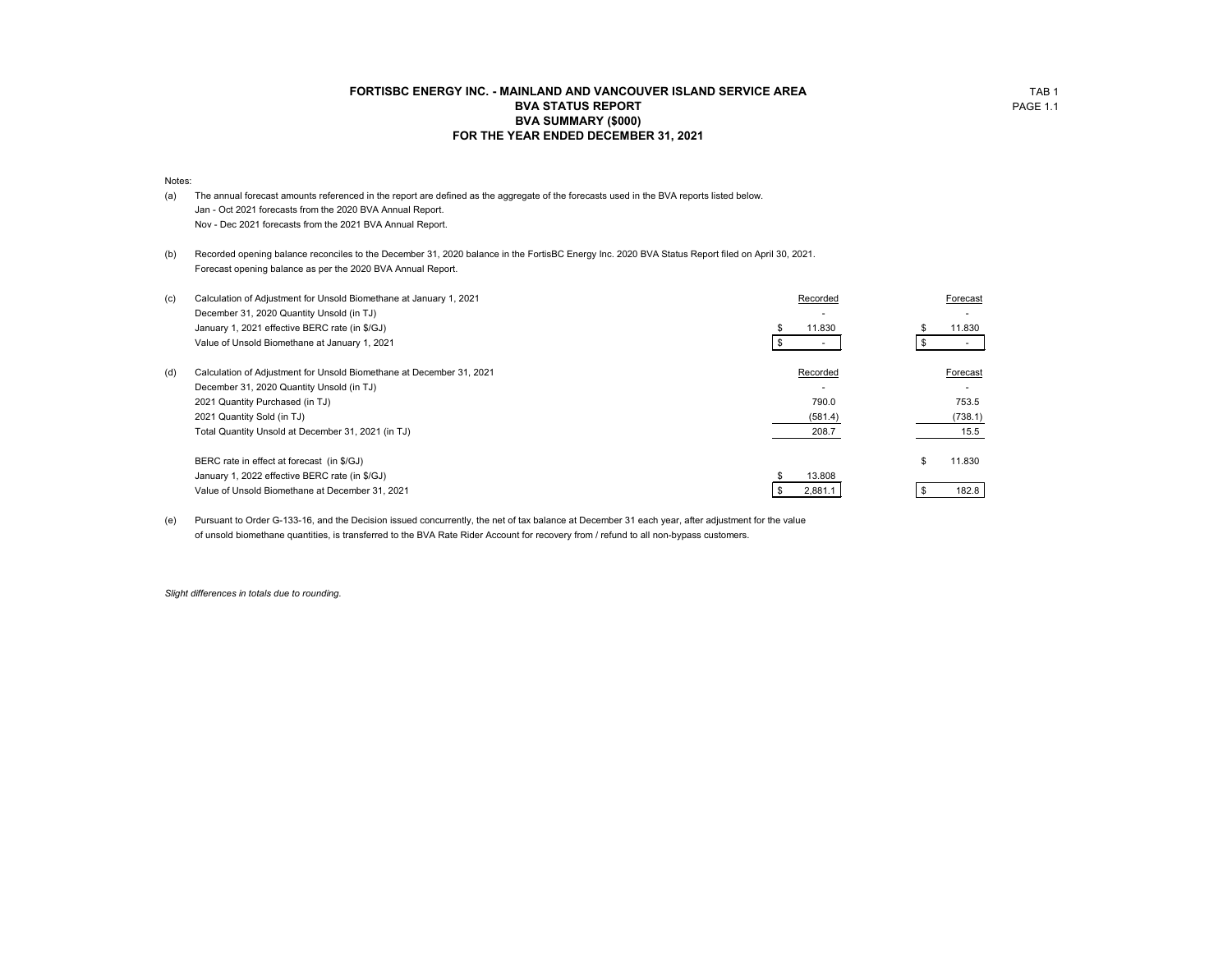### **FORTISBC ENERGY INC. - MAINLAND AND VANCOUVER ISLAND SERVICE AREA** TAB 1<br>BVA STATUS REPORT PAGE 2 **BVA STATUS REPORT BVA GAS COST ACTIVITIES (\$000) FOR THE YEAR ENDED DECEMBER 31, 2021**

| Line No.           | <b>Particulars</b>                    | <b>Total Activities 2021</b> |                        |                |                        |                        |                        |               |                   |     |                 |
|--------------------|---------------------------------------|------------------------------|------------------------|----------------|------------------------|------------------------|------------------------|---------------|-------------------|-----|-----------------|
|                    | (1)                                   |                              | <b>Recorded</b><br>(2) |                | <b>Forecast</b><br>(3) | <b>Variance</b><br>(4) |                        |               |                   |     |                 |
| 1                  | <b>Total BVA Gas Costs Incurred</b>   | $\mathfrak{S}$               | 21,526.4               | $\$\$          | 18,068.4               | \$3,458.0              |                        |               |                   |     |                 |
| $\frac{2}{3}$<br>4 | <b>Total BVA Gas Costs Recovered</b>  |                              | (6,503.0)              |                | (8,731.8)              | 2,228.8                |                        |               |                   |     |                 |
| 5<br>6             | Change in Unsold Biomethane Quantity  |                              | (2,881.1)              |                | (182.8)                | (2,698.3)              |                        |               |                   |     |                 |
| 8<br>9<br>10       | TOTAL BVA ACTIVITIES                  |                              | $12,142.3$ \$          |                |                        | $9,153.8$ \$ 2,988.5   |                        |               |                   |     |                 |
| 11<br>12<br>13     | <b>Particulars</b>                    |                              |                        |                | Jan to Oct             |                        |                        |               | <b>Nov to Dec</b> |     |                 |
| 14<br>15<br>16     | (1)                                   |                              | <b>Recorded</b><br>(2) |                | <b>Forecast</b><br>(3) | <b>Variance</b><br>(4) | <b>Recorded</b><br>(5) |               | <b>Forecast</b>   |     | Variance<br>(1) |
| 17<br>18           | <b>BVA Gas Costs Incurred</b>         | \$                           | 16,068.6               | $\mathfrak{F}$ | 13,332.8               | \$2,735.7              | \$5,457.8              | $\mathsf{\$}$ | 4,735.5           | \$  | 722.3           |
| 19<br>20           | <b>BVA Gas Costs Recovered</b>        |                              | (4,002.5)              |                | (5,209.4)              | 1,206.8                | (2,500.5)              |               | (3,522.5)         |     | 1,021.9         |
| 21<br>22           | Change in Unsold Biomethane Quantity  |                              | (3,309.5)              |                | (1,637.0)              | (1,672.5)              | 428.4                  |               | 1,454.2           |     | (1,025.8)       |
| 23<br>24           | <b>Total BVA Quarterly Activities</b> | \$                           | $8,756.6$ \$           |                |                        | $6,486.5$ \$ 2,270.1   | \$3,385.7              |               | \$2,667.3         | \$. | 718.4           |

*Slight differences in totals due to rounding.*